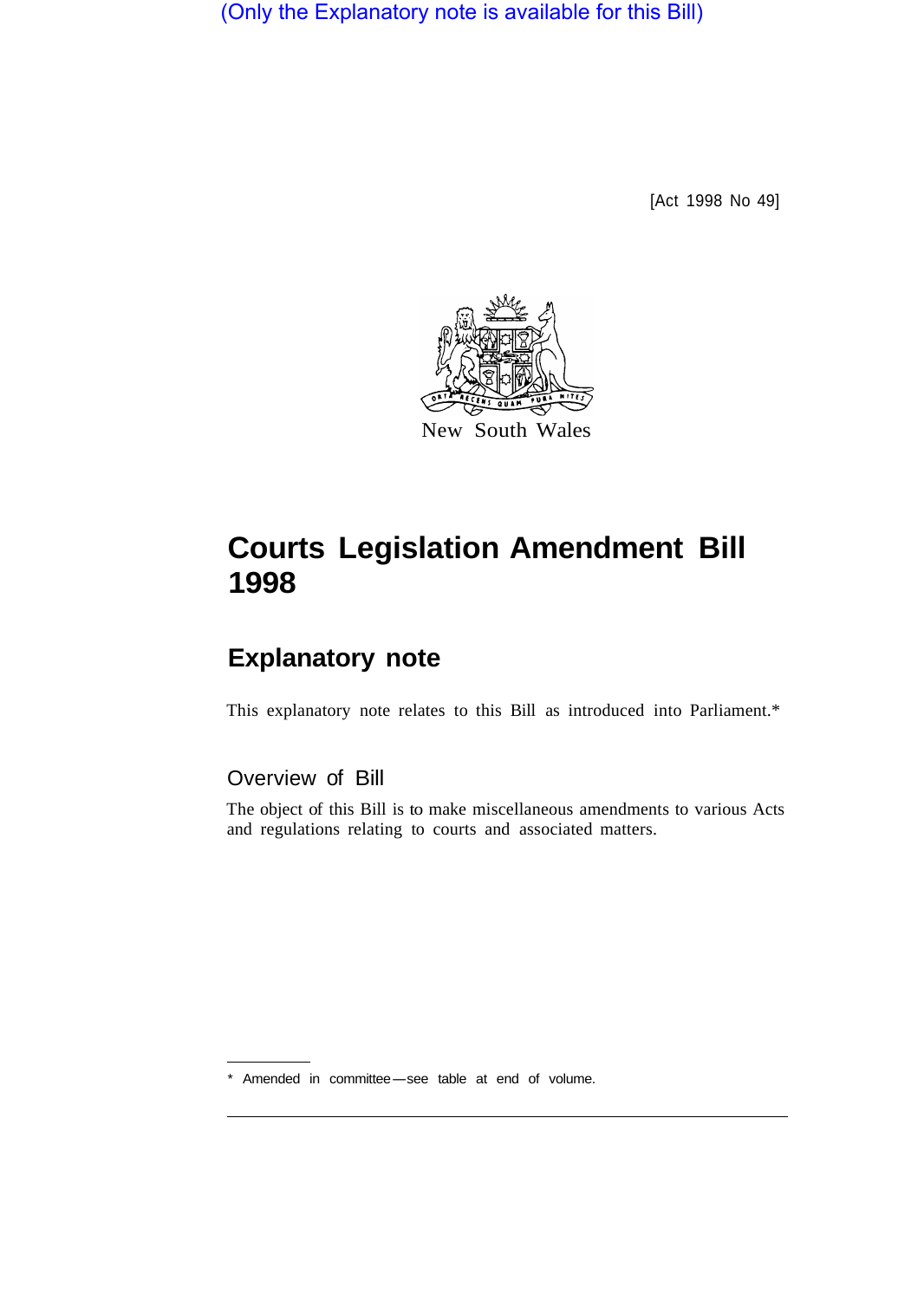Explanatorynote

## Outline of provisions

**Clause 1** sets out the name (also called the short title) of the proposed Act.

**Clause 2** provides for the commencement of the proposed Act on a day or days to be proclaimed.

**Clause 3** is a formal provision giving effect to the amendments in the Schedules to the proposed Act.

#### **Schedule 1 Amendment of Arbitration (Civil Actions) Act 1983**

This Schedule introduces the option for rehearings by courts of civil actions referred to arbitration to be limited in nature, rather than full rehearings. At present, a rehearing can only be a full rehearing. A limited rehearing can be limited to particular issues or other matters specified in the order for rehearing. When an order for a limited rehearing is made, the award is suspended and can be amended by the court after the rehearing. The opportunity has been taken to recast the provisions relating to rehearings, and to divide the Act into Parts for ease of reference.

**Schedule 1 [l]** divides the Act into Parts.

**Schedule 1**[2] inserts a new section 16A, which provides that awards made by an arbitrator are final, subject only to section 17 (where judicial review can occur on the ground of lack of jurisdiction or denial of natural justice) and to Part 3 (which deals with full or limited rehearings by the court that originally ordered the reference of the action to arbitration). The section is substantially the same as the present section 18 (1).

**Schedule 1 [3]** inserts a new Part 3, which sets out provisions for the rehearing by courts of civil actions that had been referred to arbitration. The Part is the same in substance as the present section  $18(2)$ –(4), though re-expressed and with additional provisions to deal with limited rehearings.

**Schedule 1 [4]** and **[5]** insert savings and transitional provisions relating to the proposed amendments.

#### **Schedule 2 Consequential amendment of Arbitration (Civil Action) Regulation 1994**

This Schedule makes amendments to the Regulation that are consequential on the renumbering of provisions of the *Arbitration (Civil Actions) Act 1983*  effected by Schedule 1.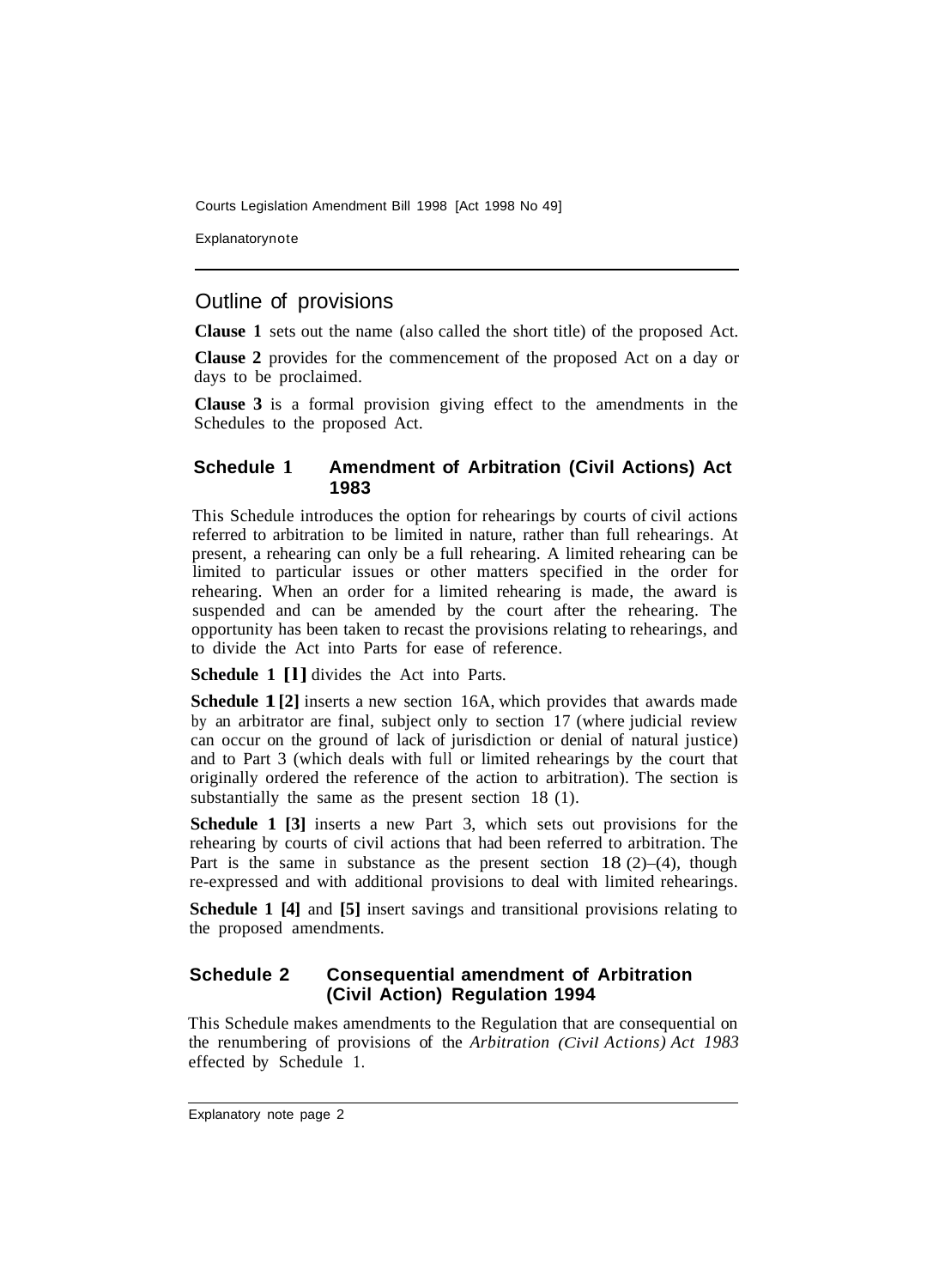Explanatory note

#### **Schedule 3 Amendment of Compensation Court Act 1984**

This Schedule makes provision for an acting Judge of the Compensation Court to complete or continue to deal with part-heard matters after completion of the term of the appointment as an acting Judge.

#### **Schedule 4 Amendment of Coroners Act 1980**

This Schedule makes several amendments to the Act.

**Schedule 4 [2]** omits section 34 (8), which prevents a coroner from supplying a copy of a file to interested persons where the file relates to an inquest or inquiry terminated under section 19 (where indictable offences are involved). **Schedule 4 [l]** amends section 34 (6), so that the coroner may give a direction in individual cases that such a file not be supplied.

**Schedule 4 [3]** amends section 44, so as to authorise a coroner to make an order excluding persons from an inquest or inquiry, or to order that evidence given at an inquest or inquiry not be published, if of the opinion that it is in the public interest to do so. For this purpose, the coroner can have regard to the administration of justice. national security or personal security, but not so as to limit the matters to which the coroner can have regard.

**Schedule 4 [4]** makes it an offence to fail to comply with such an order.

#### **Schedule 5 Amendment of Costs in Criminal Cases Act 1967**

This Schedule makes the decision of the Director-General of the Attorney General's Department final as to whether costs should be paid to a person under the Act and, if so, the amount that is payable. At present, the Treasurer has a discretion as to these matters.

**Schedule 5 [l]** inserts a definition of *Director-General,* to replace an out-of-date definition.

**Schedule 5 [2] replaces section 4 for the purpose mentioned above.** 

**Schedule 5 [3]** and **[4]** make minor amendments by way of statute law revision.

**Schedule 5 [5]** gives the Director-General a power of delegation in connection with functions under the Act, and inserts provisions of a savings or transitional nature. Existing certificates under the Act are preserved.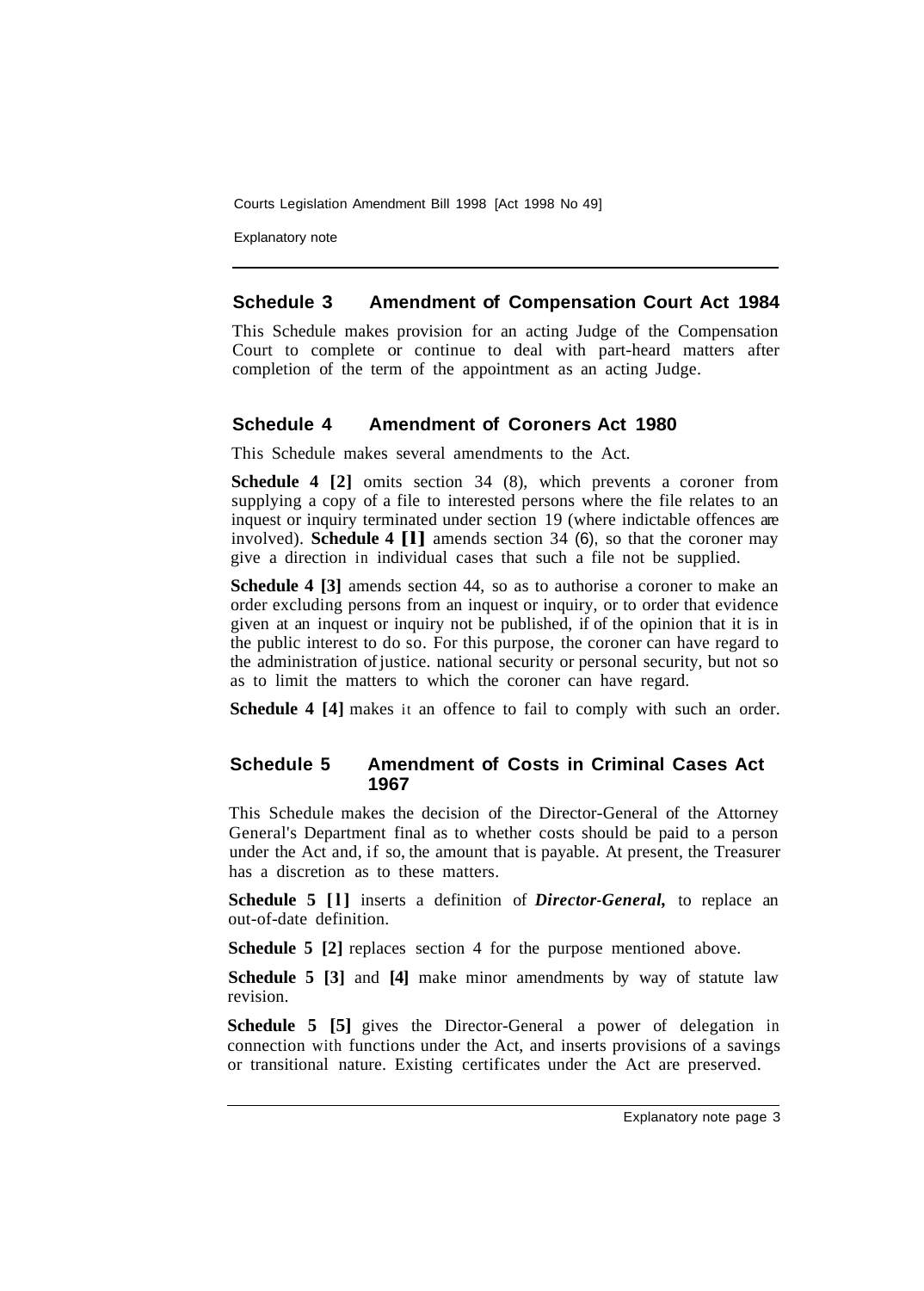Explanatory note

#### **Schedule 6 Amendment of Criminal Appeal Act 1912**

This Schedule makes various amendments to the Act.

**Schedule 1 [l]** and **[2]** empower the Environment Protection Authority to appeal to the Court of Criminal Appeal against sentences imposed by the Supreme Court or the Land and Environment Court in proceedings for environmental offences prosecuted by the Authority.

**Schedule 1[3]** inserts express provisions into the Act in connection with the manner in which the Court of Criminal Appeal exercises its powers, based on provisions that apply to the Court of Appeal, setting out the procedures for majority decisions. Proposed section 21A (3) enables a decision of the Court to be given despite the death of one or more judges involved in the case, so long as a majority of the remaining judges are in agreement. Proposed section 21A (4) enables the Court when dismissing an appeal to give reasons for a decision in short form. if the Court is of the unanimous decision that the appeal does not raise any questions of general principle.

#### **Schedule 7 Amendment of Criminal Procedure Act 1986**

This Schedule provides for proceedings for contempt of court to be instituted in the name of the "State of New South Wales", by the Attorney General or (under delegation) by the Solicitor General or Crown Advocate.

The amendment will be capable of extending to civil contempt, although the Act generally only deals with criminal matters. Civil contempt has been regarded as quasi-criminal in nature. For example, the High Court suggested that "all contempts should be punished as if they are quasi-criminal in character": Australasian Meat Industry Employees' Union v Mudginberri *Station Pty Ltd* (1986) 161 CLR 98, 109.

## **Schedule 8 Amendment of Crown Advocate Act 1979**

This Schedule authorises the Attorney General to delegate functions to the Crown Advocate, in a manner similar to that available for delegations to the Solicitor General.

## **Schedule 9 Amendment of Crown Proceedings Act 1988**

This Schedule removes an unlikely argument that proceedings can be brought under the Act against the Crown for matters that do not affect the Crown. contrary to the clear intention of the Act.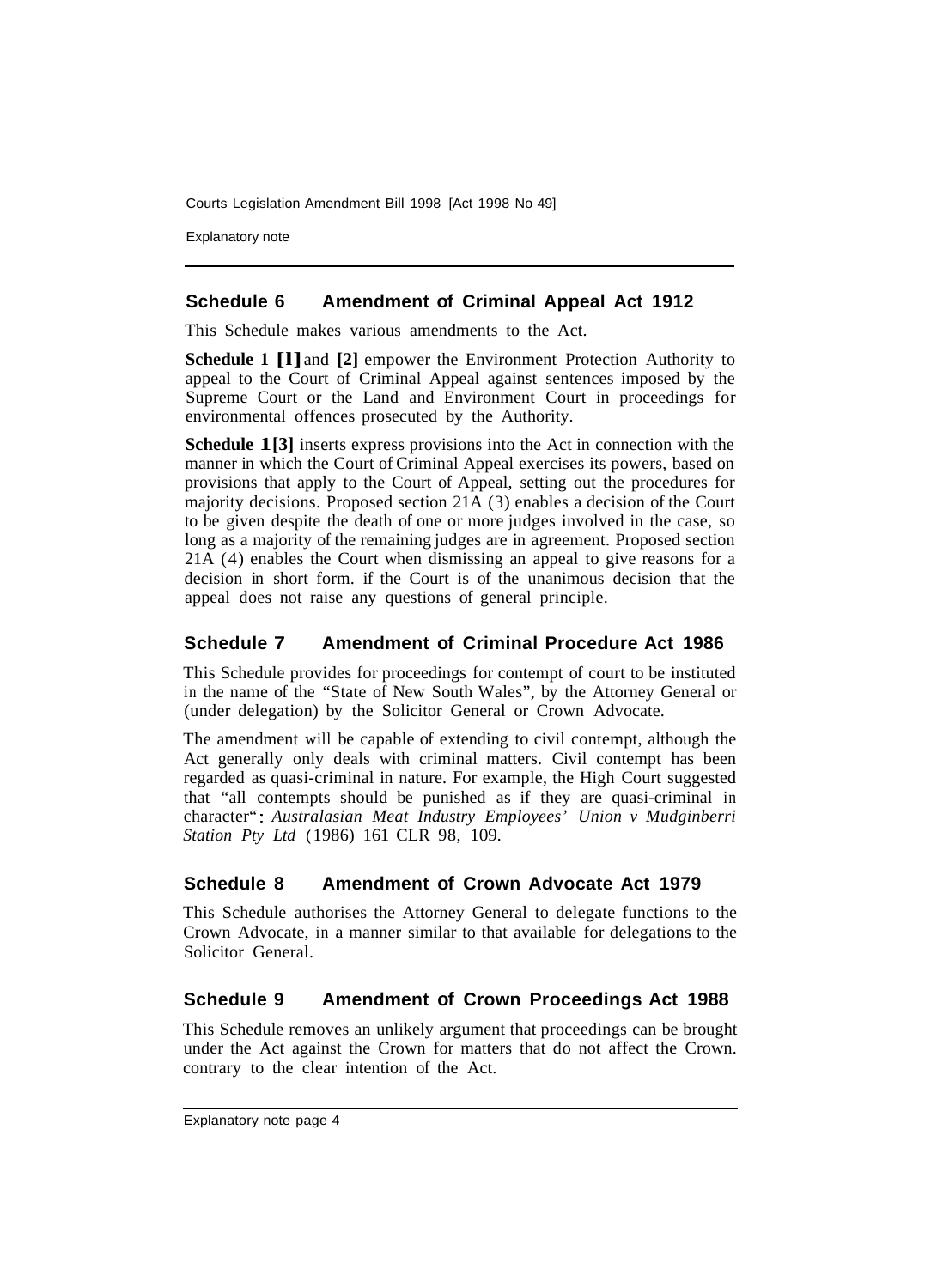Explanatory note

#### **Schedule 10 Amendment of District Court Act 1973**

This Schedule provides that an appeal to the Supreme Court (ie the Court of Appeal) from a judgment or order of the District Court on an application for summary judgment under the rules of the District Court can only be made with the leave of the Supreme Court. This will bring these appeals from the District Court into line with similar appeals from Divisions of the Supreme Court (section 101 (2) (l) of the *Supreme Court Act 1970).* 

#### **Schedule 11 Amendment of Dust Diseases Tribunal Act 1989**

This Schedule brings the provisions relating to appeals to the Supreme Court (ie the Court of Appeal) from decisions of the Dust Diseases Tribunal into line with those relating to appeals from the Compensation Court. Thus appeals will lie from decisions of the Tribunal only on points of law and on questions as to the admission or rejection of evidence, and appeals from final decisions will only be made with the leave of the Supreme Court, unless the appeals involve amounts of \$20,000 or more.

#### **Schedule 12 Consequential amendment of Fines Regulation 1997**

This Schedule omits a provision that has been superseded by amendments made to the *Justices Act 1902* by the proposed Act.

#### **Schedule 13 Amendment of Industrial Relations Act 1996**

This Schedule makes provision for an acting Deputy President, acting Commissioner or acting judicial member to complete or continue to deal with part-heard matters after completion of the term of the acting appointment.

#### **Schedule 14 Amendment of Judgment Creditors' Remedies Act 1901**

This Schedule confers on the District Court and a Local Court the same powers with respect to enabling a prospective purchaser of land under a writ of execution to inspect the land as are presently exercised by the Supreme court.

## **Schedule 15 Amendment of Jury Act 1977**

This Schedule creates an offence of threatening an employee with dismissal from, injury in, or prejudice to, employment because of a jury summons. At present there is an offence limited to actual dismissal, injury or employment.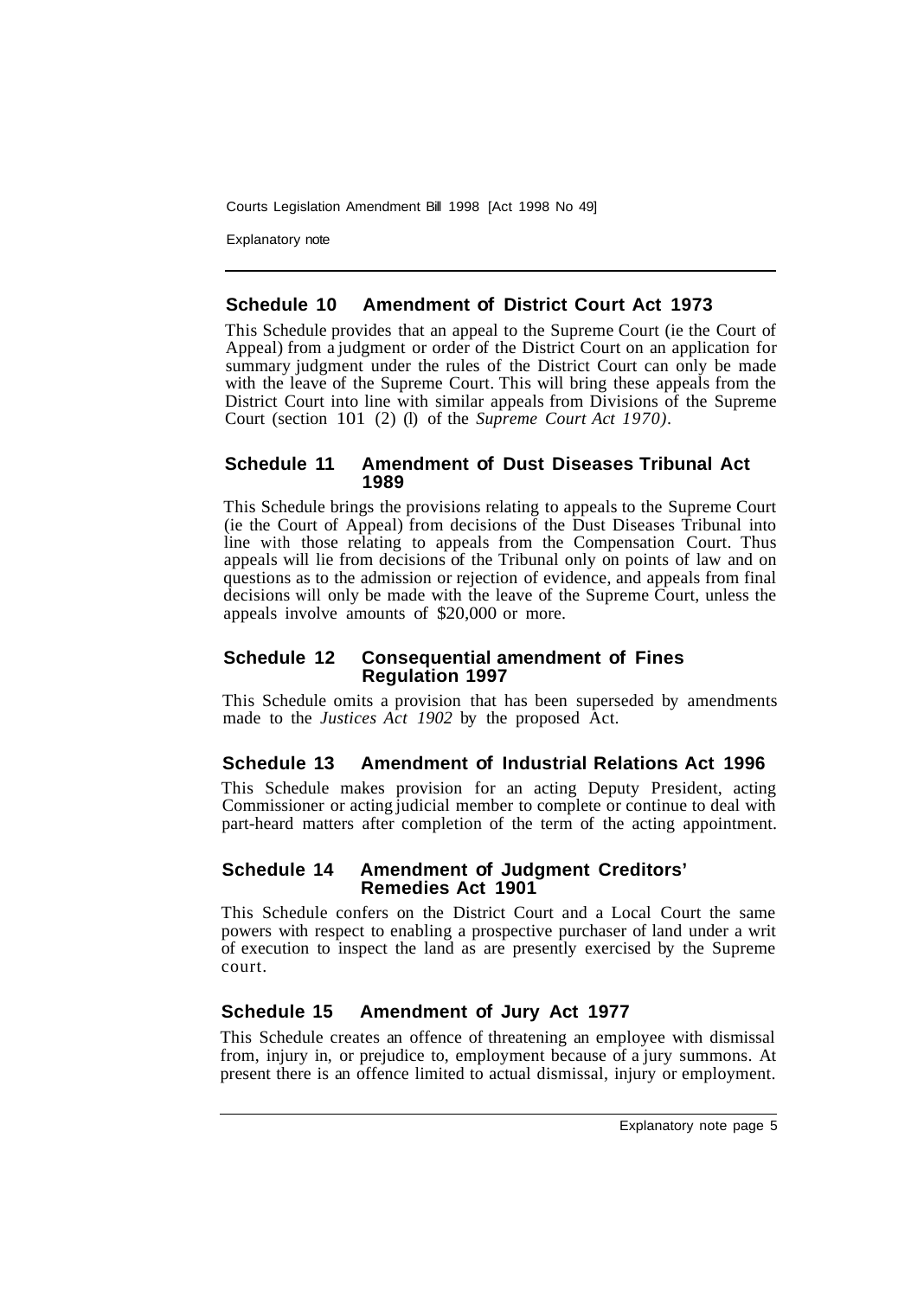Explanatory note

#### **Schedule 16 Amendment of Justices Act 1902**

This Schedule makes several amendments to the Act.

**Schedule 16 [1]** inserts in section 3 a definition of *authorised justice* that had earlier been omitted by the repeal of section 86A. **Schedule 16 [5]** omits from section 80AA a definition of the expression that refers to section 86A.

**Schedule 16 [4]** and **[6]** deal with the right of an accused person who is served with a summons or attendance notice to notify a plea in writing, as contemplated by the *Justices Amendment (Procedure) Act 1997.* The proposed amendments will enable information about this right to accompany the summons or notice, rather than be set out in it.

**Schedule 16 [7]** empowers the Local Court Rule Committee to make rules relating to the practice and procedure of Local Courts. The Rule Committee is proposed to be established under the *Local Courts Act 1982,* as amended by the proposed Act. **Schedule 16 [2]** inserts a definition of the Rule Committee. **Schedule 16 [3]** omits the current section that authorises the making of general rules (existing rules are taken to have been made by the Rule Committee).

#### **Schedule 17 Consequential amendment of Justices (General) Regulation 1993**

This Schedule is consequential on amendments proposed to be made to the *Justices Act 1902* by the proposed Act. The amendments in this Schedule continue the prescription of prescribed offices for the purposes of the definition of *authorised justice,* made necessary by the new location of that definition in the *Justices Act 1902.* 

#### **Schedule 18 Amendment of Land and Environment Court Act 1979**

This Schedule makes two amendments to the Act.

**Schedule 18 [1]** makes provision for an acting Judge of the Land and Environment Court to complete or continue to deal with part-heard matters after completion of the term of the appointment as an acting Judge.

**Schedule 18 [2]** enables provisions of the *Legal Profession Act 1987* relating to the assessment of costs to be applied where the Land and Environment Court orders the payment of costs in criminal matters.